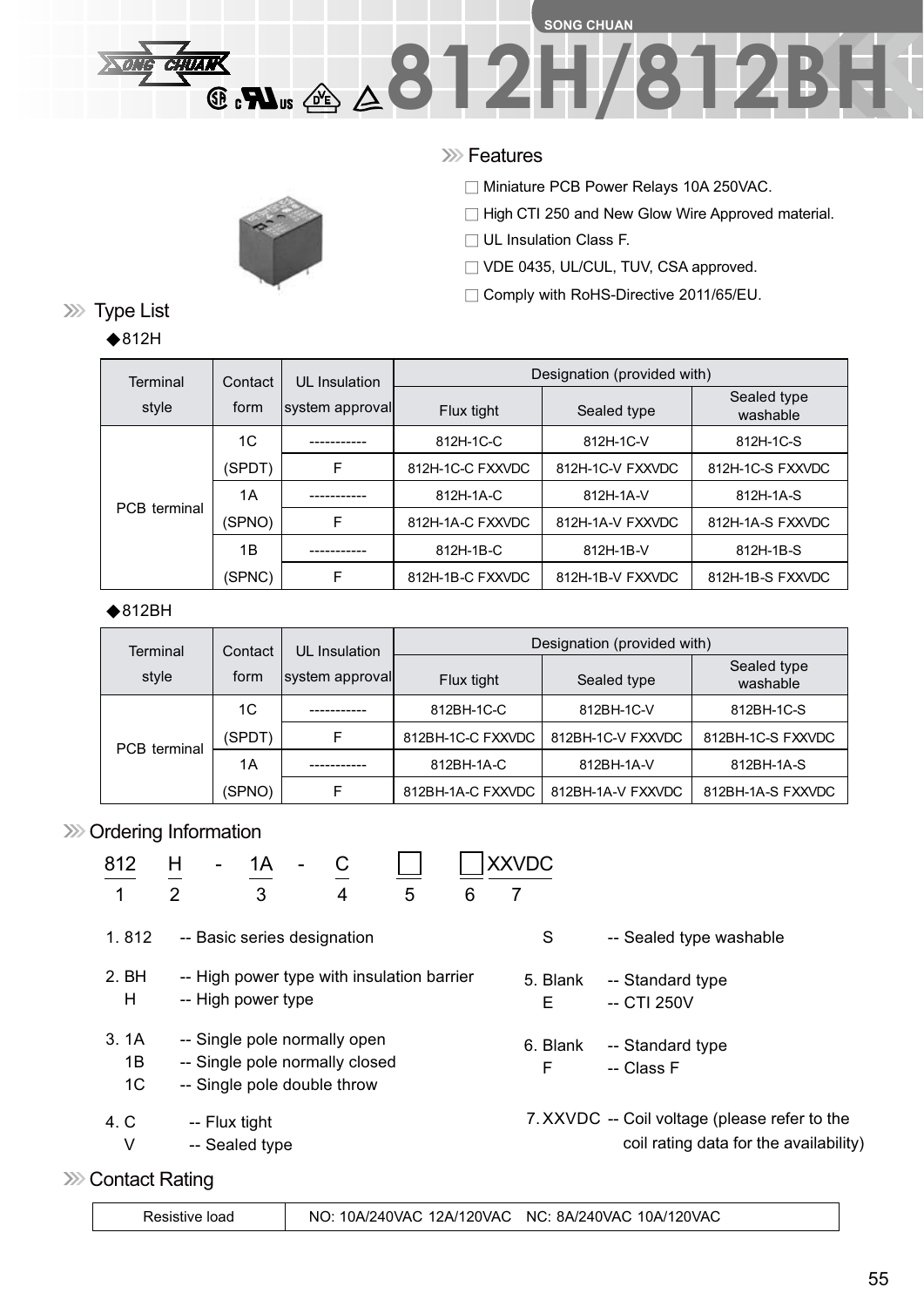## **SONG CHUAN 812H/812BH**

#### **EXECUTE:** Coil Rating (DC)

| Rated<br>voltage<br>(V) | Rated current<br>$\pm$ 10 % at 23 °C<br>(mA) | Coil resistance<br>$\pm$ 10 % at 23 °C<br>$(\Omega)$ | Max. continuous<br>voltage<br>at $85^{\circ}$ C | Pick up<br>voltage(Max.)<br>at $23^{\circ}$ C | Drop out<br>voltage(Min.)<br>at $23^{\circ}$ C | Power consumption<br>at rated<br>voltage |
|-------------------------|----------------------------------------------|------------------------------------------------------|-------------------------------------------------|-----------------------------------------------|------------------------------------------------|------------------------------------------|
| 3                       | 120                                          | 25                                                   |                                                 |                                               |                                                |                                          |
| 5                       | 73                                           | 69                                                   |                                                 |                                               |                                                |                                          |
| 6                       | 60                                           | 100                                                  |                                                 |                                               |                                                |                                          |
| 9                       | 40                                           | 225                                                  | 160 % of<br>rated                               | 75 % of<br>rated                              | $10\%$ of<br>rated                             | approx. 0.36W                            |
| 12                      | 30                                           | 400                                                  |                                                 |                                               |                                                |                                          |
| 18                      | 20                                           | 900                                                  | voltage                                         | voltage                                       | voltage                                        |                                          |
| 24                      | 15                                           | 1600                                                 |                                                 |                                               |                                                |                                          |
| 48                      | 7.5                                          | 6400                                                 |                                                 |                                               |                                                |                                          |

### **Specification**

| Contact material                     | AgSnO alloy                                              |                                           |  |  |  |
|--------------------------------------|----------------------------------------------------------|-------------------------------------------|--|--|--|
| Contact resistance <sup>(1)</sup>    | 100m $\Omega$ Max. (1A/6VDC by 4 pipes m $\Omega$ meter) |                                           |  |  |  |
| Operate time (1)                     | 15ms Max.                                                |                                           |  |  |  |
| Release time <sup>(1)</sup>          | 5ms Max.                                                 |                                           |  |  |  |
| Insulation resistance <sup>(1)</sup> | 100MΩ Min. (DC 500V)                                     |                                           |  |  |  |
|                                      | Between open contact                                     | (for 812H)<br>: AC 750V, 50/60Hz 1 min.   |  |  |  |
| Dielectric strength <sup>(1)</sup>   |                                                          | : AC 1000V, 50/60Hz 1 min.<br>(for 812BH) |  |  |  |
|                                      | Between contact and coil                                 | : AC 1500V, 50/60Hz 1 min.<br>(for 812H)  |  |  |  |
|                                      |                                                          | : AC 2000V, 50/60Hz 1 min.<br>(for 812BH) |  |  |  |
| Vibration resistance                 | Operating extremes                                       | $10\!\sim\!50$ Hz, amplitude 1.0 mm       |  |  |  |
|                                      | Damage limits                                            | $10\!\sim\!50$ Hz, amplitude 1.0 mm       |  |  |  |
| Shock resistance                     | Operating extremes                                       | 10G                                       |  |  |  |
|                                      | Damage limits                                            | 100G                                      |  |  |  |
|                                      | Mechanical                                               | 10,000,000 operations                     |  |  |  |
|                                      |                                                          | (frequency 18,000 operations/hr)          |  |  |  |
| Life expectancy                      |                                                          | 100,000 operations                        |  |  |  |
|                                      | Electrical                                               | (frequency 900 operations/hr)             |  |  |  |
| Operating ambient temperature        | $-40$ ~ +85 °C (no freezing)                             |                                           |  |  |  |
| Weight                               | Approx. 9 g                                              |                                           |  |  |  |

Note:  $(1)$  initial value

#### >>> Safety Approval

| $\mathcal L$ ertified $\mathcal L$ | <b>CUL</b><br>UL | <b>CSA</b> | VDE    | TUV       |
|------------------------------------|------------------|------------|--------|-----------|
| File No.                           | E88991           | 1129068    | 122905 | R50041911 |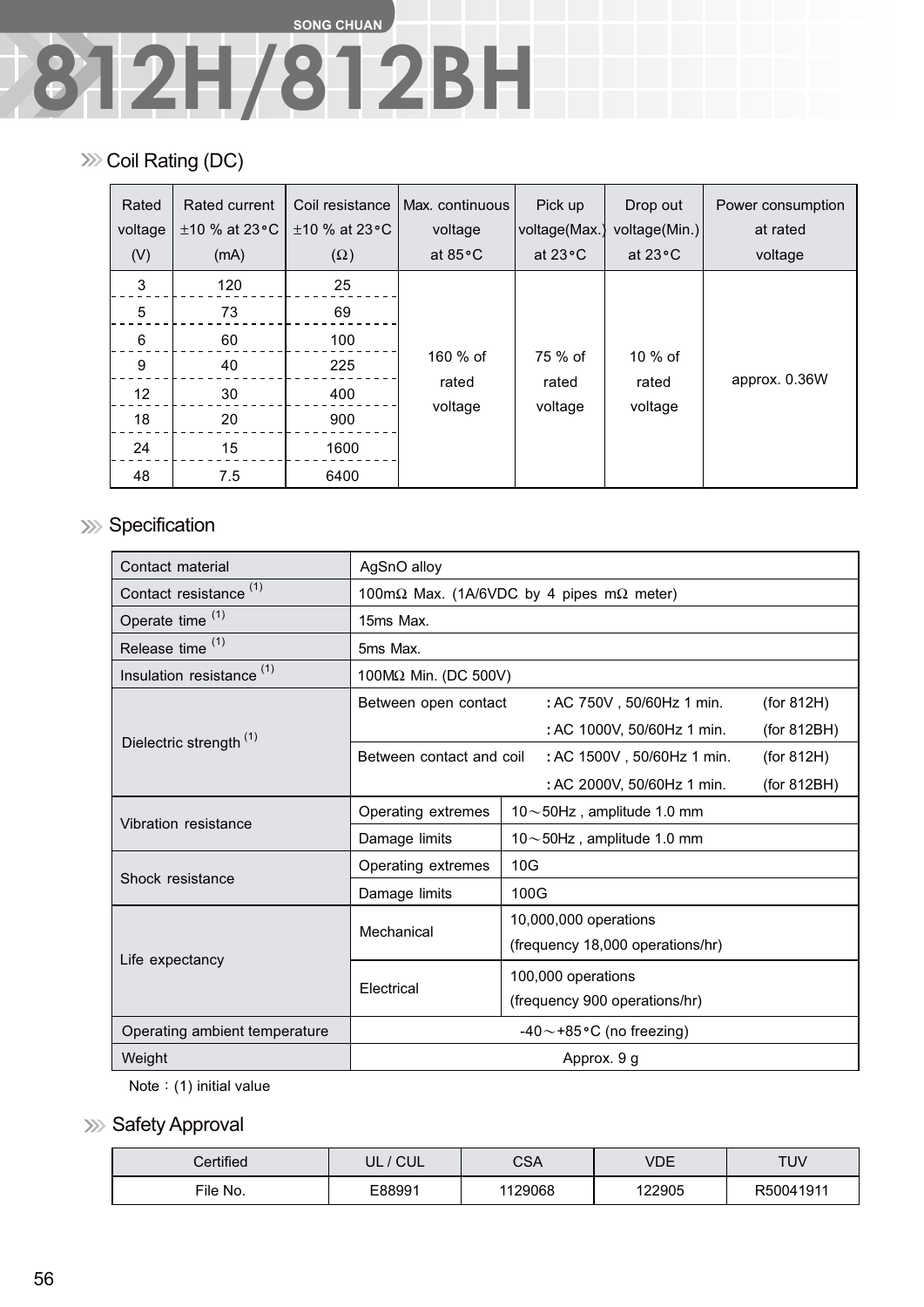

## **SONG CHUAN 812H/812BH**

**Safety Approval Rating** 

|                          | UL / CUL, CSA | <b>VDE</b>      | <b>TUV</b>      |  |
|--------------------------|---------------|-----------------|-----------------|--|
| NO.                      | <b>NC</b>     |                 |                 |  |
| 20A 125VAC               | 20A 125VAC    | 12A 250VAC T85  | 7A 250VAC       |  |
| 16A 277VAC<br>12A 277VAC |               | 10A 250VAC T105 | 10A 125VAC      |  |
| 1/2 HP 125VAC            | 1/2HP 125VAC  |                 | <b>7A 30VDC</b> |  |
| 1HP 250VAC               | 1HP 250VAC    |                 |                 |  |
| 10A 30VDC                | 7A 30VDC      |                 |                 |  |
| TV 8                     |               |                 |                 |  |

**XXX** Outline Dimensions







**Wiring Diagram** BOTTOM VIEW







**EXECT** Board Layout BOTTOM VIEW